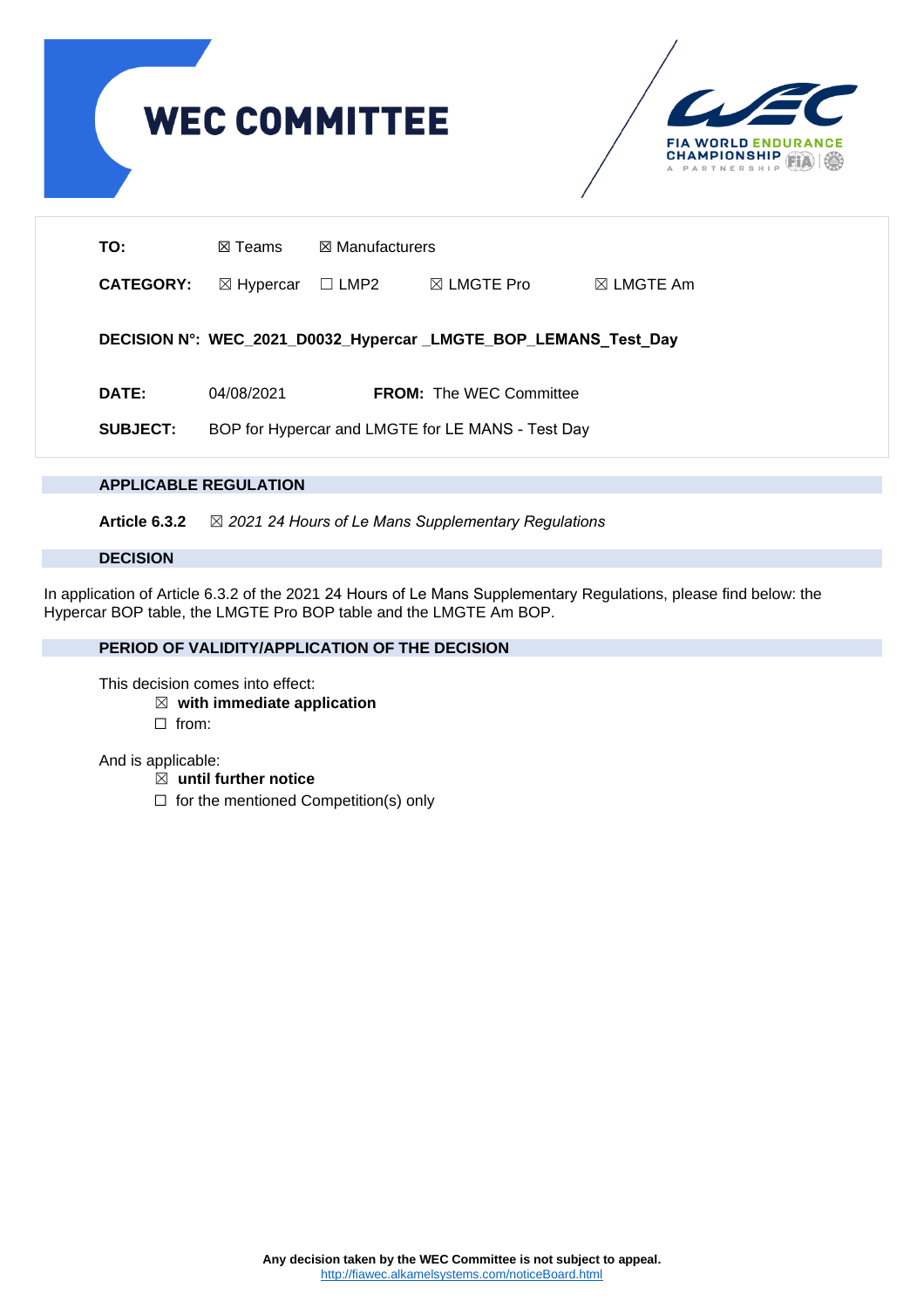

# **HYPERCAR**



| <b>TOYOTA GAZOO RACING GR010 HYBRID</b> |                 |             |               | <b>GLICKENHAUS 007 LMH</b>     |           |              |         | <b>ORECA REBELLION R13</b>     |           |             |        |                                                                                                  |
|-----------------------------------------|-----------------|-------------|---------------|--------------------------------|-----------|--------------|---------|--------------------------------|-----------|-------------|--------|--------------------------------------------------------------------------------------------------|
|                                         | prev. (1)       | adjust. (2) | final         |                                | prev. (1) | adjust. (2)  | final   |                                | prev. (1) | adjust. (2) | final  | Notes:                                                                                           |
| MINIMUM DRY WEIGHT (*)                  | 1066 kg         |             | 1066 kg       | <b>MINIMUM DRY WEIGHT (*)</b>  | 1030 kg   |              | 1030 kg | MINIMUM DRY WEIGHT (*)         | 952 kg    |             | 952 kg |                                                                                                  |
| <b>MAXIMUM STINT ENERGY</b>             | 962 MJ          |             | 962 MJ        | <b>MAXIMUM STINT ENERGY</b>    | 965 MJ    |              | 965 MJ  | <b>MAXIMUM STINT ENERGY</b>    | 918 MJ    | $-74$ MJ    | 844 MJ |                                                                                                  |
| POWER LEVEL (kW vs RPM N/Nmax           |                 |             |               | POWER LEVEL (kW vs RPM N/Nmax) |           |              |         | POWER LEVEL (kW vs RPM N/Nmax) |           |             |        | - Nmax as homolated in engine homologation form and data sheet;                                  |
|                                         | 254 kW<br>0,550 |             | 254 kW        | 0,550                          | 256 kW    |              | 256 kW  |                                |           |             |        | - Control strategy as described in Technical Regulations and Appendixes.                         |
|                                         | 0,575<br>276 kW |             | 276 kW        | 0,575                          | 279 kW    |              | 279 kW  |                                |           |             |        | - Ambient correction factor as per Appendix 4b of the LMH Technical Requlations to be applied to |
|                                         | 297 kW<br>0,600 |             | 297 kW        | 0,600                          | 300 kW    |              | 300 kW  |                                |           |             |        | Power figures, also for LMP1 NH cars.                                                            |
|                                         | 319 kW<br>0,625 |             | 319 kW        | 0,625                          | 322 kW    |              | 322 kW  |                                |           |             |        | - Power figures of LMP1 NH cars to be measured in accordance with Article 5.12 of the LMP1 NH    |
|                                         | 0.650<br>340 kW |             | 340 kW        | 0,650                          | 343 kW    |              | 343 kW  |                                |           |             |        | <b>Technical Requlations.</b>                                                                    |
|                                         | 361 kW<br>0,675 |             | 361 kW        | 0,675                          | 365 kW    |              | 365 kW  |                                |           |             |        |                                                                                                  |
|                                         | 383 kW<br>0,700 |             | 383 kW        | 0,700                          | 387 kW    | $\sim$       | 387 kW  |                                |           |             |        |                                                                                                  |
|                                         | 405 kW<br>0.725 |             | 405 kW        | 0,725                          | 409 kW    |              | 409 kW  |                                |           |             |        | (*): weight including camera (or dummy) equipment                                                |
|                                         | 426 kW<br>0,750 |             | 426 kW        | 0,750                          | 430 kW    | $\sim$       | 430 kW  |                                |           |             |        |                                                                                                  |
|                                         | 0.775<br>445 kW |             | 445 kW        | 0,775                          | 449 kW    |              | 449 kW  | 5000                           | 264 kW    |             | 264 kW |                                                                                                  |
|                                         | 463 kW<br>0,800 |             | 463 kW        | 0,800                          | 467 kW    |              | 467 kW  | 5500                           | 313 kW    |             | 313 kW | (1): the previous value is referring to the previous BOP                                         |
|                                         | 0,825<br>477 kW |             | 477 kW        | 0,825                          | 482 kW    |              | 482 kW  | 6000                           | 345 kW    |             | 345 kW | (2): the adjust ments are related to the changes done for this BOP                               |
|                                         | 489 kW<br>0.850 |             | 489 kW        | 0,850                          | 494 kW    |              | 494 kW  | 6500                           | 396 kW    |             | 396 kW |                                                                                                  |
|                                         | 500 kW<br>0,875 |             | <b>500 kW</b> | 0,875                          | 505 kW    |              | 505 kW  | 7000                           | 437 kW    |             | 437 kW |                                                                                                  |
|                                         | 0,900<br>507 kW |             | 507 kW        | 0,900                          | 512 kW    |              | 512 kW  | 7500                           | 451 kW    |             | 451 kW |                                                                                                  |
|                                         | 512 kW<br>0.925 |             | 512 kW        | 0.925                          | 517 kW    |              | 517 kW  | 8000                           | 447 kW    |             | 447 kW |                                                                                                  |
|                                         | 515 kW<br>0,950 |             | 515 kW        | 0,950                          | 520 kW    | <b>State</b> | 520 kW  | 8500                           | 450 kW    |             | 450 kW |                                                                                                  |
|                                         | 513 kW<br>0,975 |             | 513 kW        | 0,975                          | 518 kW    |              | 518 kW  |                                |           |             |        |                                                                                                  |
|                                         | 1.000<br>509 kW |             | 509 kW        | 1.000                          | 514 kW    |              | 514 kW  |                                |           |             |        |                                                                                                  |
|                                         | 1,025<br>440 kW |             | 440 kW        | 1,025                          | 444 kW    |              | 444 kW  |                                |           |             |        |                                                                                                  |